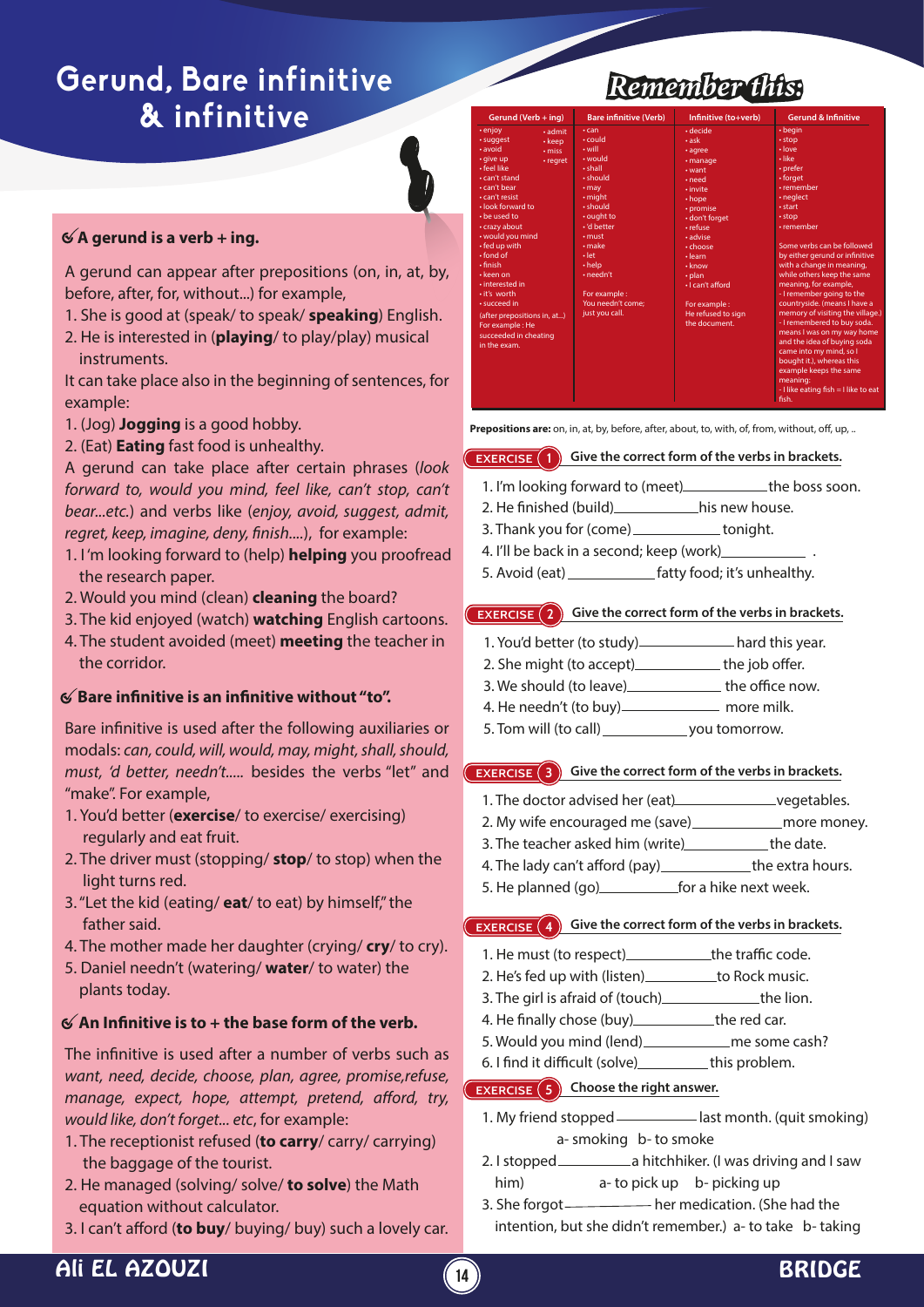# **Quiz on Gerund, Bare infinitive** & Infinitive



# **EXERCISE** (1) Fill in each gap with the appropriate word from the list. (10Pts)

1. I can \_\_\_\_\_\_\_\_\_\_\_\_\_\_\_\_\_\_\_\_\_\_\_\_\_you at 6 O'clock if you are free. (to meet- meet- meeting) 2. The Browns have finished \_\_\_\_\_\_\_\_\_\_\_\_\_\_\_\_ for the wedding. (to prepare- prepare- preparing) 3. We agreed a new cinema club in our school. (to set up- set up- setting up) 4. I wanted \_\_\_\_\_\_\_\_\_\_\_\_\_to the stadium but I didn't get a ticket. (to go - go- going) 5. The student finally admitted \_\_\_\_\_\_\_\_\_\_\_\_ in the exam. (to cheat- cheat- cheating) 6. You'd better a doctor before taking that medication. (to visit- visit- visiting) 7. I can't bear <u>end of the type of music.</u> (to listen - listen - listening) 8. The little boy refused \_\_\_\_\_\_\_\_\_\_\_\_\_\_\_\_\_with his mum to the steam bath. (to go- go- going) 9. Humorists say that laughter makes us \_\_\_\_\_\_\_\_\_\_\_\_\_\_\_\_\_\_longer. (to live - live - living) 10. Sport regularly is good to keep fit and healthy. (play- to play- Playing)

## **EXERCISE (2)** Give the correct form to the verbs in brackets. (5Pts)

- 1. He apologized for not (show)  $\angle$  1. He wedding party.
- 2. The Spanish authorities forced some illegal immigrants (leave) \_\_\_\_\_\_\_\_\_\_\_\_\_\_ the country.
- 3. People should (use) solar energy to protect the environment.
- 4. The countrymen are looking forward to (meet) \_\_\_\_\_\_\_\_\_\_\_\_\_\_\_the new president.
- 5. "Stop (make) \_\_\_\_\_\_\_\_\_\_\_\_\_\_\_\_\_\_\_\_the noise," the teacher shouted.
- 6. Although he is poor, he insists on (wear) \_\_\_\_\_\_\_\_\_\_\_\_\_\_\_\_\_\_\_\_ new clothes.
- 7. "(Buy) \_\_\_\_\_\_\_\_\_\_\_\_\_\_\_\_\_ smart phones is a waste of money," said the father to his son.
- 8. I really don't know how (answer) \_\_\_\_\_\_\_\_\_\_\_\_\_\_this question.
- 9. Before (send) \_\_\_\_\_\_\_\_\_\_\_\_\_\_\_the application letter, write your full name and sign it.
- 10. How about (plant) some trees and owers in our school garden.

## **EXERCISE 3 Fill in the blanks with the right answer from the list. (5Pts)**

| 1. Julia ended up 1. Marriagn a new car after her old Volvo broke down.              | a. buying     |
|--------------------------------------------------------------------------------------|---------------|
|                                                                                      | b. to buy     |
|                                                                                      | a. to lend    |
|                                                                                      | b. lend       |
| 3. He suggested ________________ to the night club last night.                       | a. go         |
|                                                                                      | b. going      |
|                                                                                      | a. consult    |
|                                                                                      | b. consulting |
| 5. Have you finished ___________________the questionnaire paper?                     | a. filling in |
|                                                                                      | b. fill in    |
| 6. "It may _______________today," the weather man said.                              | a. raining    |
|                                                                                      | b. rain       |
| 7. The teacher let the student _________________early yesterday before 6 p.m.        | a. leave      |
|                                                                                      | b. to leave   |
| 8. ______________________ causes many fatal diseases namely lung cancer.             | a. smoke      |
|                                                                                      | b. Smoking    |
|                                                                                      | a. playing    |
| 9. Instead of ______________________ cards, why don't you read an interesting novel? | b. play       |
|                                                                                      | a. buy        |
|                                                                                      | b. to buy     |

**15**

# Ali EL AZOUZI BRIDGE